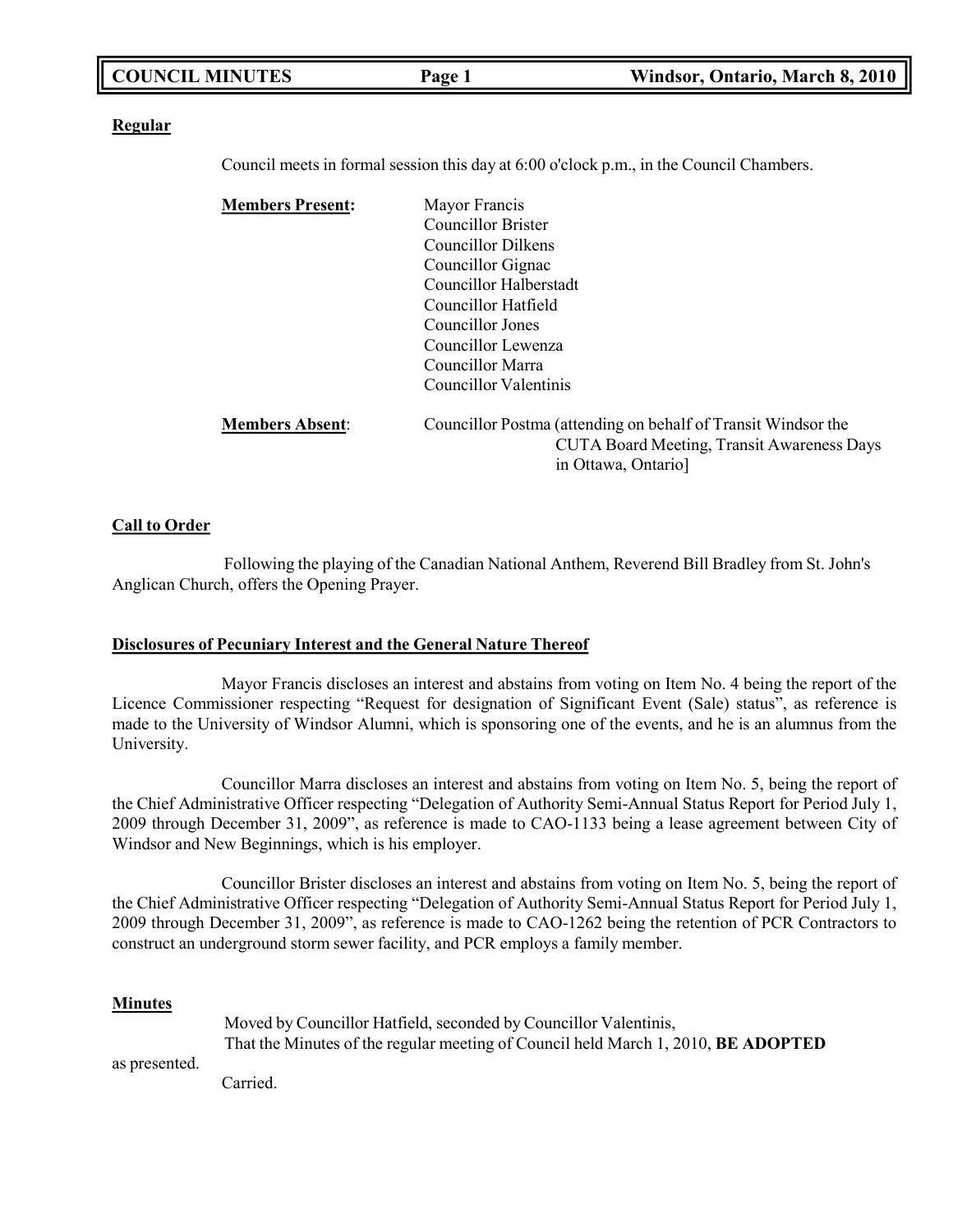# **COUNCIL MINUTES Page 2 March 8, 2010**

#### **Notice of Proclamations**

Easter Seals Month – March 2010 International Women's Day – March 8, 2010

### **Committee of the Whole**

Moved by Councillor Brister, seconded by Councillor Dilkens,

That Council do now rise and move into Committee of the Whole with the Mayor presiding for the purpose of dealing with:

- (a) communication items;
- (b) consent agenda;
- (c) hearing requests for deferrals or referrals of any items of business;
- (d) hearing presentations and delegations;
- (e) consideration of business items;
- (f) consideration of Committee reports:
	- (i) **Report of Special In-Camera Meeting or other Committee as may be held prior to Council** (if scheduled); and
	- (ii) **Report No. 277 of the Windsor Heritage Committee** of its meeting held February 10, 2010; and
	- (iii) **Report No. 278 of the Windsor Heritage Committee** of its meeting held February 10, 2010; and
	- (iv) **Report No. 279 of the Windsor Heritage Committee** of its meeting held February 10, 2010; and
- (g) consideration of by-laws 43-2010 through 45-2010 (inclusive). Carried.

### **Communications**

Moved by Councillor Gignac, seconded by Councillor Halberstadt,

**M80–2010** That the following Communication Items 1 to 7, 9 to 12 and 14 to 22 inclusive, as set forth in the Council Agenda **BE REFERRED** as noted except Communication No. 8 and 13, which are dealt with as follows:

## **Communication No.8:**

Moved by Councillor Brister, seconded by Councillor Gignac,

**M81-2010** That the correspondence from the South West Economic Alliance (SWEA) dated February 26, 2010 and presented at the March 8, 2010 Council meeting as Communication No. 8 outlining sponsorship opportunities **BE REFERRED** to the WindsorEssex Development Commission for their review and consideration. Carried.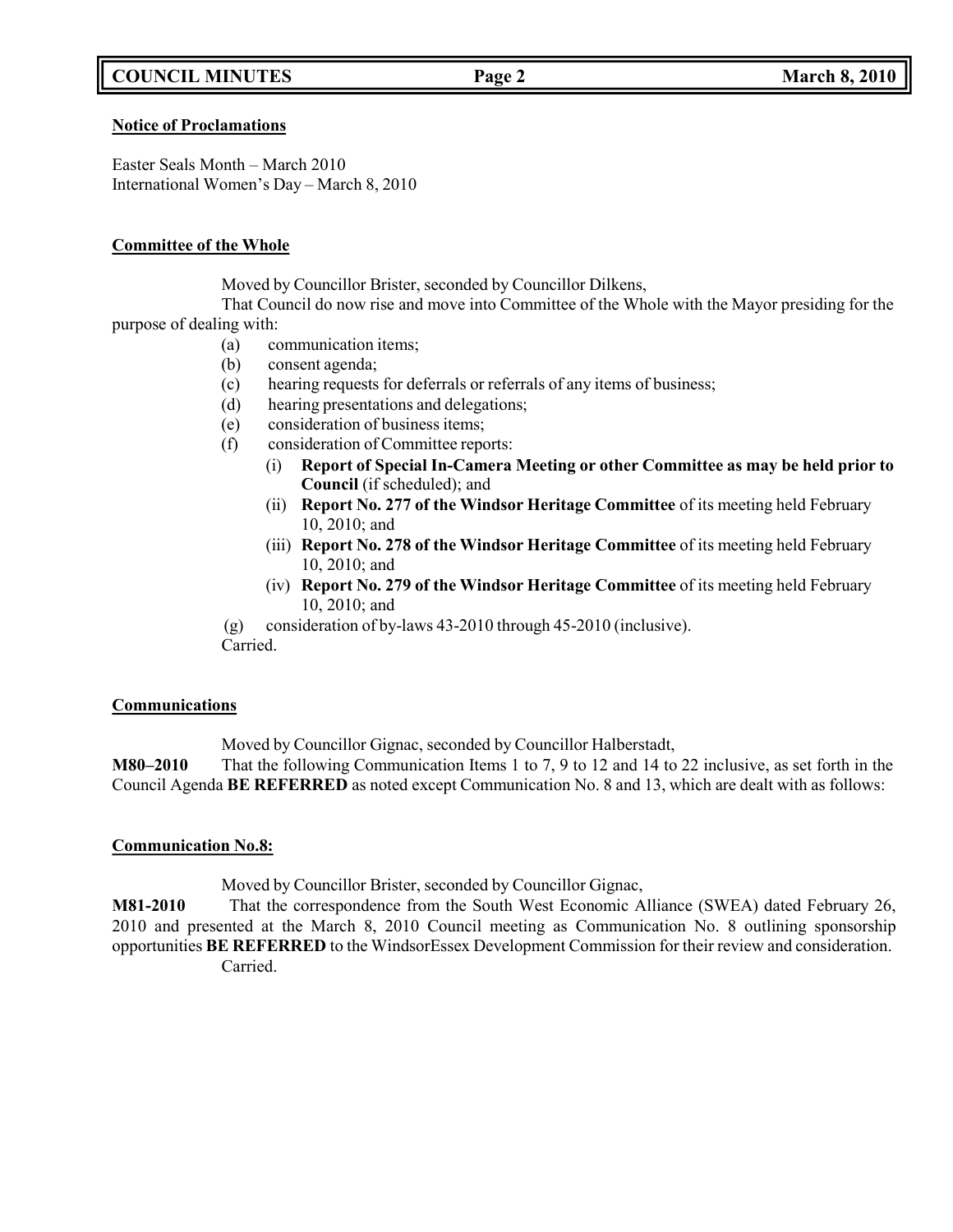### **Communication No.13:**

## Moved by Councillor Jones, seconded by Councillor Hatfield,

**M82-2010** That the report of the Executive Director of Human Resources dated January 7, 2010 entitled "Response to CQ37-2009" regarding filed grievances between the Corporation and its Unions and Associations **BE RECEIVED**, and further, that in terms of process on a go-forward basis, that Administration **BE DIRECTED** to consider the use of the Employee Relations Officer during Step 4 of the Grievance Process, and to **ENGAGE** the mediation services offered by the University of Windsor as methods for dispute resolution, and further, that Administration **PREPARE** a brief report outlining comparatives of other municipalities in terms of quantity and costs (if possible) of grievances in a given year, and whether it was a contract year leading up to collective bargaining when outlining those comparative figures.

Carried.

| <b>Item</b>    | From                               | Description                                                                                                                                               |
|----------------|------------------------------------|-----------------------------------------------------------------------------------------------------------------------------------------------------------|
|                |                                    | Certificate of Approval - Municipal and Private Sewage Works -<br>Construct Sanitary Sewers on 8th Concession Road, from County Road 42<br>to Highway 401 |
| $\mathbf{1}$   | Ministry of the                    | <b>City Engineer</b>                                                                                                                                      |
|                | Environment                        | <b>Executive Director of Operations</b>                                                                                                                   |
|                |                                    | <b>Manager of Environmental Services</b>                                                                                                                  |
|                |                                    | Note & File                                                                                                                                               |
|                |                                    | <b>SW2010</b>                                                                                                                                             |
|                |                                    | <b>OMERS Deficit Grows Again</b>                                                                                                                          |
|                | Association of                     | <b>Chief Financial Officer &amp; City Treasurer</b>                                                                                                       |
| $\overline{2}$ | Municipalities of Ontario          | <b>Executive Director of Human Resources</b>                                                                                                              |
|                | (AMO)                              | <b>City Clerk</b><br>Note & File                                                                                                                          |
|                |                                    | GP/8045                                                                                                                                                   |
|                |                                    | Federal Budget Maintains Infrastructure Spending and Health and Social                                                                                    |
|                | Association of                     | <b>Transfer Payments</b>                                                                                                                                  |
| 3              | Municipalities of Ontario          | Chief Financial Officer & City Treasurer                                                                                                                  |
|                | (AMO)                              | Note & File                                                                                                                                               |
|                |                                    | <b>MMA2010</b>                                                                                                                                            |
|                |                                    | Update on Changes to Ontario Works Incentive Funding                                                                                                      |
|                | Association of                     | <b>Community Development &amp; Health Commissioner</b>                                                                                                    |
| $\overline{4}$ | Municipalities of Ontario          | <b>Chief Financial Officer &amp; City Treasurer</b>                                                                                                       |
|                | (AMO)                              | Note & File                                                                                                                                               |
|                |                                    | <b>SS2010</b>                                                                                                                                             |
|                | Association of                     | Federal Throne Speech Reaffirms Commitment to Economic Stimulus;<br>2011 Project Deadline                                                                 |
| 5              | Municipalities of Ontario          | <b>Chief Financial Officer &amp; City Treasurer</b>                                                                                                       |
|                | (AMO)                              | Note & File                                                                                                                                               |
|                |                                    | <b>MMA2010</b>                                                                                                                                            |
|                |                                    | AMO's 2010 Federal Gas Tax Award Application Now Available                                                                                                |
|                | Association of                     | <b>Chief Financial Officer &amp; City Treasurer</b>                                                                                                       |
| 6              | Municipalities of Ontario<br>(AMO) | <b>General Manager of Transit Windsor</b>                                                                                                                 |
|                |                                    | Note & File                                                                                                                                               |
|                |                                    | <b>MMA2010</b>                                                                                                                                            |
|                |                                    | Message from the Chair Regarding Funding of the Windsor Essex                                                                                             |
| $\overline{7}$ | Go for Health Windsor              | County Health Unit                                                                                                                                        |
|                | Essex                              | Note & File                                                                                                                                               |
|                |                                    | <b>MH2010</b>                                                                                                                                             |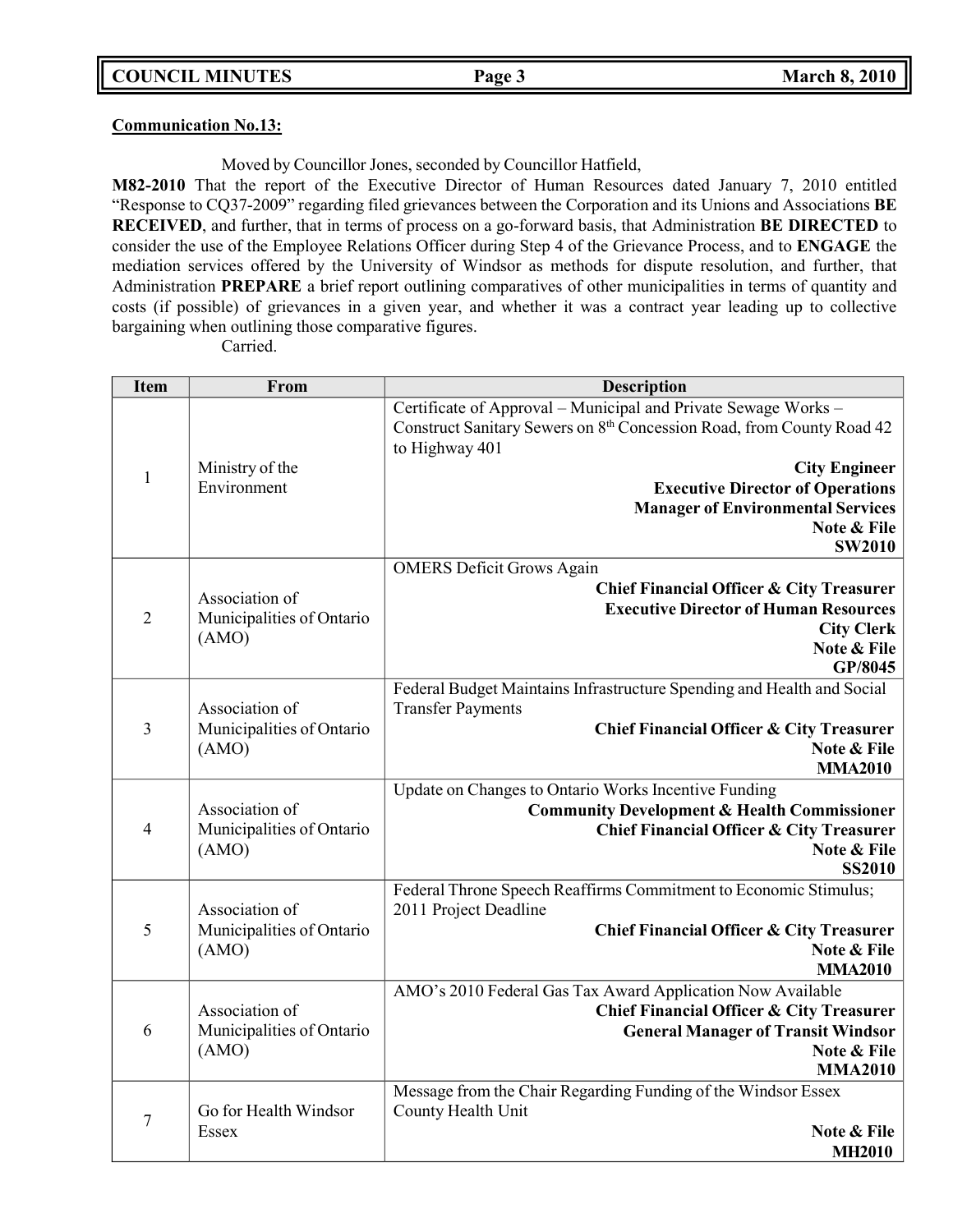**COUNCIL MINUTES Page 4 March 8,** 2010

|    |                                                      | SWEA Assembly 2010 Aims to Change Perceptions of Southwestern                                                                           |
|----|------------------------------------------------------|-----------------------------------------------------------------------------------------------------------------------------------------|
| 8  | South West Economic<br>Alliance                      | Ontario<br>Note & File                                                                                                                  |
|    |                                                      | <b>GM2010</b>                                                                                                                           |
|    | Workforce Windsor                                    | Prosperity 2025                                                                                                                         |
| 9  | Essex                                                | Note & File<br>GP2010                                                                                                                   |
|    |                                                      | Decision of the Board: February 22, 2010 – CUPE Employees and its                                                                       |
|    |                                                      | Locals 82 and 543, Applicant v. The Corporation of the City of Windsor<br><b>Chief Administrative Officer</b>                           |
| 10 | <b>Ontario Labour Relations</b><br>Board             | <b>Executive Director of Human Resources</b>                                                                                            |
|    |                                                      | <b>City Clerk</b><br>Note & File                                                                                                        |
|    |                                                      |                                                                                                                                         |
|    | Aziz Chowdhury, Ward 3                               | Letter of Thanks Regarding Bangladesh Peace Clock Ceremony<br>Note & File                                                               |
| 11 | Resident                                             | <b>APR2010</b>                                                                                                                          |
|    |                                                      | Coventry Gardens Rehabilitation - Sewer Collapse                                                                                        |
| 12 | City Engineer                                        | Note & File<br>SR/10428                                                                                                                 |
|    |                                                      | Response to CQ#37/2009 Regarding Grievances and Arbitrations                                                                            |
| 13 | City Clerk                                           | Note & File<br>AS2010                                                                                                                   |
|    |                                                      | Ministry of Labour Orders Issued The Windsor Family Credit Union                                                                        |
| 14 | City Clerk                                           | Centre                                                                                                                                  |
|    |                                                      | Note & File<br><b>SR2010</b>                                                                                                            |
|    |                                                      | Placement of Question on the October Municipal Ballot                                                                                   |
| 15 | City Clerk                                           | Note & File<br><b>ACEE/9887</b>                                                                                                         |
|    |                                                      | Minutes of meeting held February 19, 2010 ( <i>previously distributed</i> for                                                           |
| 16 | <b>Small Business Advisory</b><br>Panel              | members of Council only) (copy available upon request)                                                                                  |
|    |                                                      | Note & File<br><b>MB2010</b>                                                                                                            |
|    |                                                      | Minutes of meeting held February 12, 2010 ( <i>previously distributed</i> for                                                           |
| 17 | Service Delivery Review<br><b>Steering Committee</b> | members of Council only) (copy available upon request)<br>Note & File                                                                   |
|    |                                                      | <b>MB2010</b>                                                                                                                           |
|    | Windsor-Essex County                                 | Minutes of meeting held February 4, 2010 ( <i>previously distributed</i> for<br>members of Council only) (copy available upon request)  |
| 18 | <b>Environment Committee</b>                         | Note & File                                                                                                                             |
|    |                                                      | <b>MB2010</b>                                                                                                                           |
|    | Windsor Citizens' Crime                              | Minutes of meeting held February 18, 2010 ( <i>previously distributed</i> for<br>members of Council only) (copy available upon request) |
| 19 | <b>Prevention Committee</b>                          | Note & File                                                                                                                             |
|    |                                                      | <b>MB2010</b><br>Minutes of meeting held, 2010 ( <i>previously distributed</i> for members of                                           |
|    | Municipal Cultural                                   | Council only) (copy available upon request)                                                                                             |
| 20 | Master Plan (MCMP)<br><b>Steering Committee</b>      | Note & File                                                                                                                             |
|    |                                                      | <b>MB2010</b>                                                                                                                           |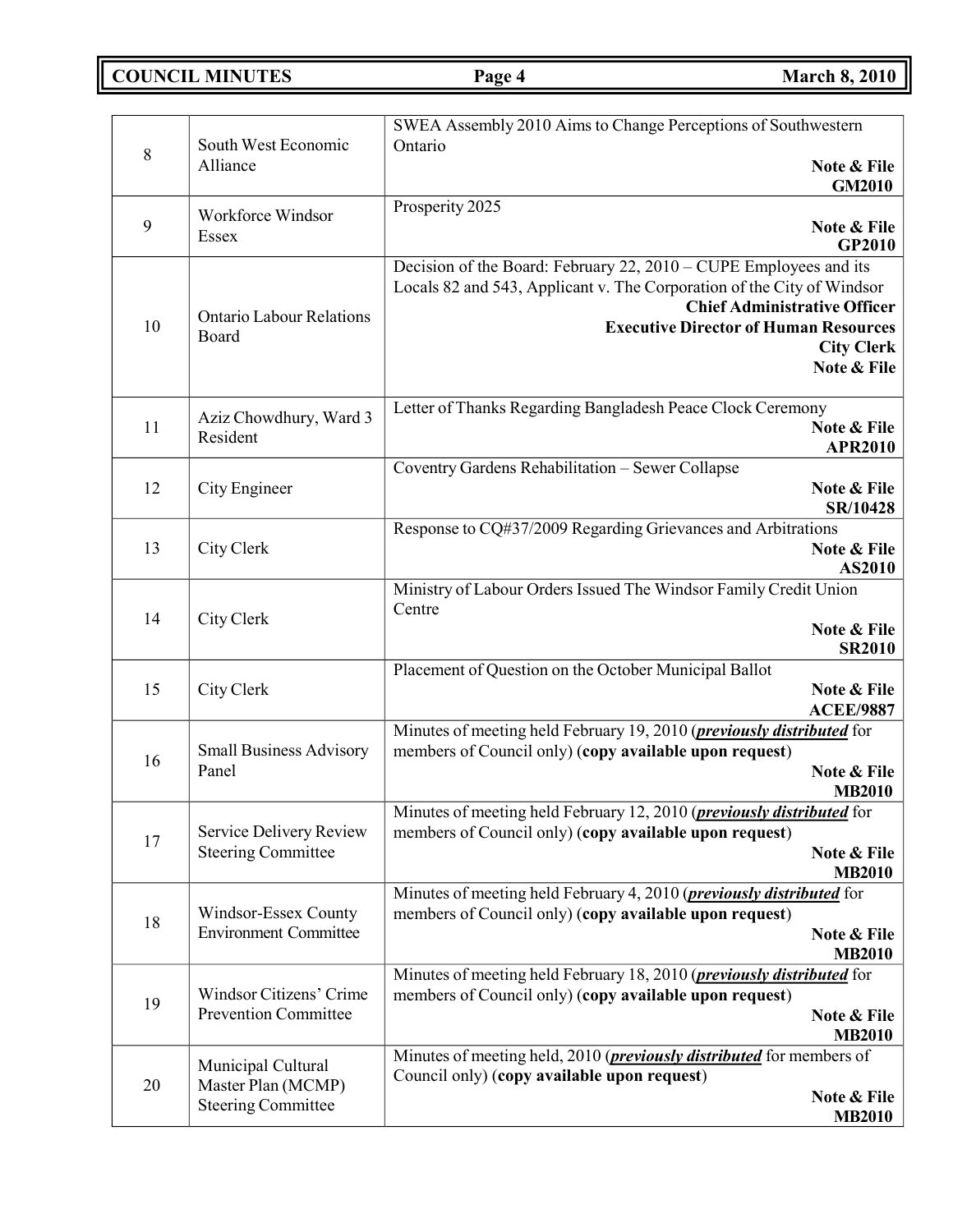|  | <b>COUNCIL MINUTES</b> | Page 5 | <b>March 8, 2010</b> |
|--|------------------------|--------|----------------------|
|--|------------------------|--------|----------------------|

| 21 | <b>Windsor Accessibility</b><br><b>Advisory Committee</b> | Minutes of meeting held February 16, 2010 ( <i>previously distributed</i> for<br>members of Council only) (copy available upon request)<br><b>Note &amp; File</b><br><b>MB2010</b> |
|----|-----------------------------------------------------------|------------------------------------------------------------------------------------------------------------------------------------------------------------------------------------|
| 22 | Diversity Committee                                       | Minutes of meeting held February 17, 2010 ( <i>previously distributed</i> for<br>members of Council only) (copy available upon request)<br>Note & File<br><b>MB2010</b>            |

Carried.

### **Consent Agenda**

Moved by Councillor Hatfield, seconded by Councillor Jones,

That the following Consent Agenda and the recommendations contained in the administrative reports **BE APPROVED** as amended:

Item 1 Response to CQ 107-2009 3945 Matchette Rd.

Item 3 Sponsorship of Ontario Association of Architects (OAA) Conference in Windsor, May  $5<sup>th</sup> - 8<sup>th</sup>$ , 2010 Item 5 Delegation of Authority Semi-Annual Status Report for period July 1, 2009 through December 31, 2009 Item 6 Award of Tender 04-2010 – Proposed Parallel Taxiway H, Windsor International Airport

> Carried. Councillors Brister and Marra disclose an interest and abstain from voting on Item No. 5.

### **Deferrals and/or Referrals and Withdrawals**

None.

### **Presentations & Delegations:**

## **Official Plan Review Report #23 (Overview of the Land Needs Analysis Report) and Official Plan Review Report #24 (Overview of the Commercial Land Use Policy Report)**

#### **Ron Shishido, Dillon Consulting; and Rowan Faludi, urbanMetrics Inc.**

Ron Shishido, Dillon Consulting; and Rowan Faludi, urbanMetrics Inc., appear before Council to provide an overview of the Official Plan Review, including the commercial land use inventory for 2009, the short term retail commercial supply situation, longer term supply situation, commercial policy directions, commercial land needs and residential and employment land needs.

## **Chris Edwards representing Downtown Windsor Business Improvement Association (DWBIA); and Mike Jagatic, Chair, Development Committee for DWBIA**

Chris Edwards representing Downtown Windsor Business Improvement Association (DWBIA), and Mike Jagatic, Chair, Development Committee for DWBIA, appear before Council to speak in support of the Official Plan Review report, emphasizing the need to re-establish the downtown core, and conclude by stating that there are plenty of vacant commercial properties in the city, that should be directed towards future development.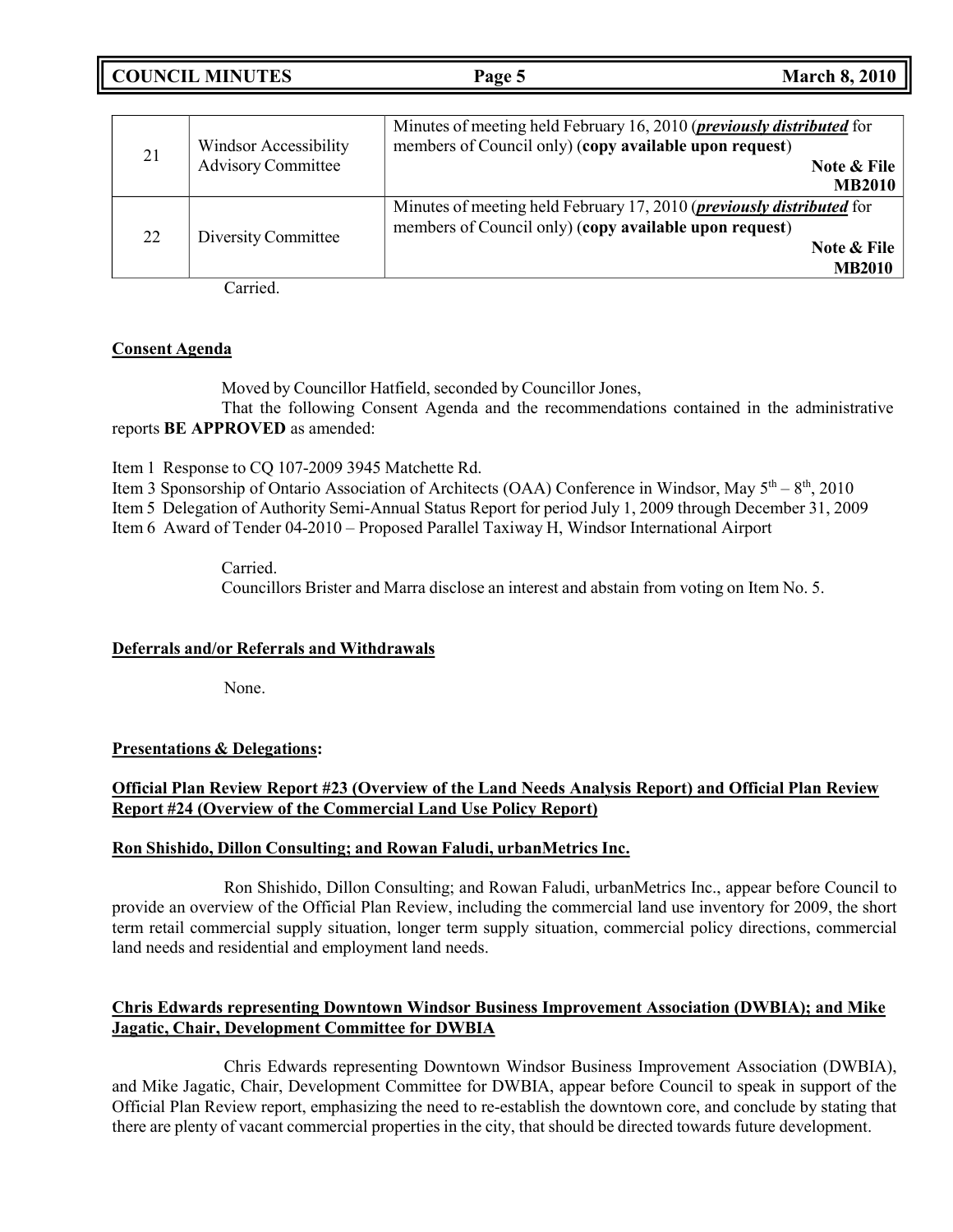|  | <b>COUNCIL MINUTES</b> |
|--|------------------------|
|--|------------------------|

#### **Dean Clevett and Igor Siljanowski, representing Windsor-Essex Regional Chamber of Commerce**

Dean Clevett and Igor Siljanowski, representing Windsor-Essex Regional Chamber of Commerce, appear before Council to state that with regards to the Official Plan Review report, it is important that any amendments contain language that would not diminish the business climate for commercial development in the City of Windsor, and that there should be incentives as opposed to restrictions, which in turn would attract new businesses to the area.

Mayor Francis leaves the meeting at 6:53 o'clock p.m., and Councillor Jones assumes the Chair.

Mayor Francis returns to the meeting at 7:02 o'clock p.m., and Councillor Jones returns to his seat at the Council table.

**Z0/8949** PAC 1

(For final disposition of this matter, see Clause **CR95/2010** in Schedule "A" attached hereto.)

### **DELEGATIONS**

### **EnWin Utilities Ltd. Public Relations and Communications Consulting Services RFP #2010-001**

#### **Al Nelman, Ward 4 resident**

Al Nelman, Ward 4 resident, appears before Council to request that the City of Windsor's response to EnWin Utilities Ltd. Public Relations and Communications Consulting Services RFP #2010-001 be withdrawn immediately, as there is no evidence to suggest that Council authorized this submission at a prior public meeting and concludes by suggesting that it is wrong to have city services sold for commercial purposes.

### **APR2010** 2

(For final disposition of this matter, see Clause **CR90/2010** in Schedule "A" attached hereto.)

### **Request for Designation of Significant Event (Sale) Status**

Mayor Francis leaves the meeting at 7:50 o'clock p.m. and Councillor Jones assumes the Chair.

### **Stuart Galloway, Galloway Show Productions Inc. and R.J. (Bob) Williams**

Stuart Galloway, Galloway Show Productions Inc. and R.J. (Bob) Williams, appear before Council to provide a brief overview of the request by Galloway Show Productions Inc. for designation of the Southwestern Ontario Wine and Food Festival as a "significant event" to hold the 2<sup>nd</sup> Annual Southern Ontario Wine and Food Festival from April 8 to 10, 2010 in the Windsor Expo Centre, as well as an overview of their credentials as event organizers.

### **GPLL2010** 4

(For final disposition of this matter, see Clause **CR92/2010** in Schedule "A" attached hereto.)

Mayor Francis returns to the meeting at 7:58 o'clock p.m., and Councillor Jones returns to his seat at the Council table.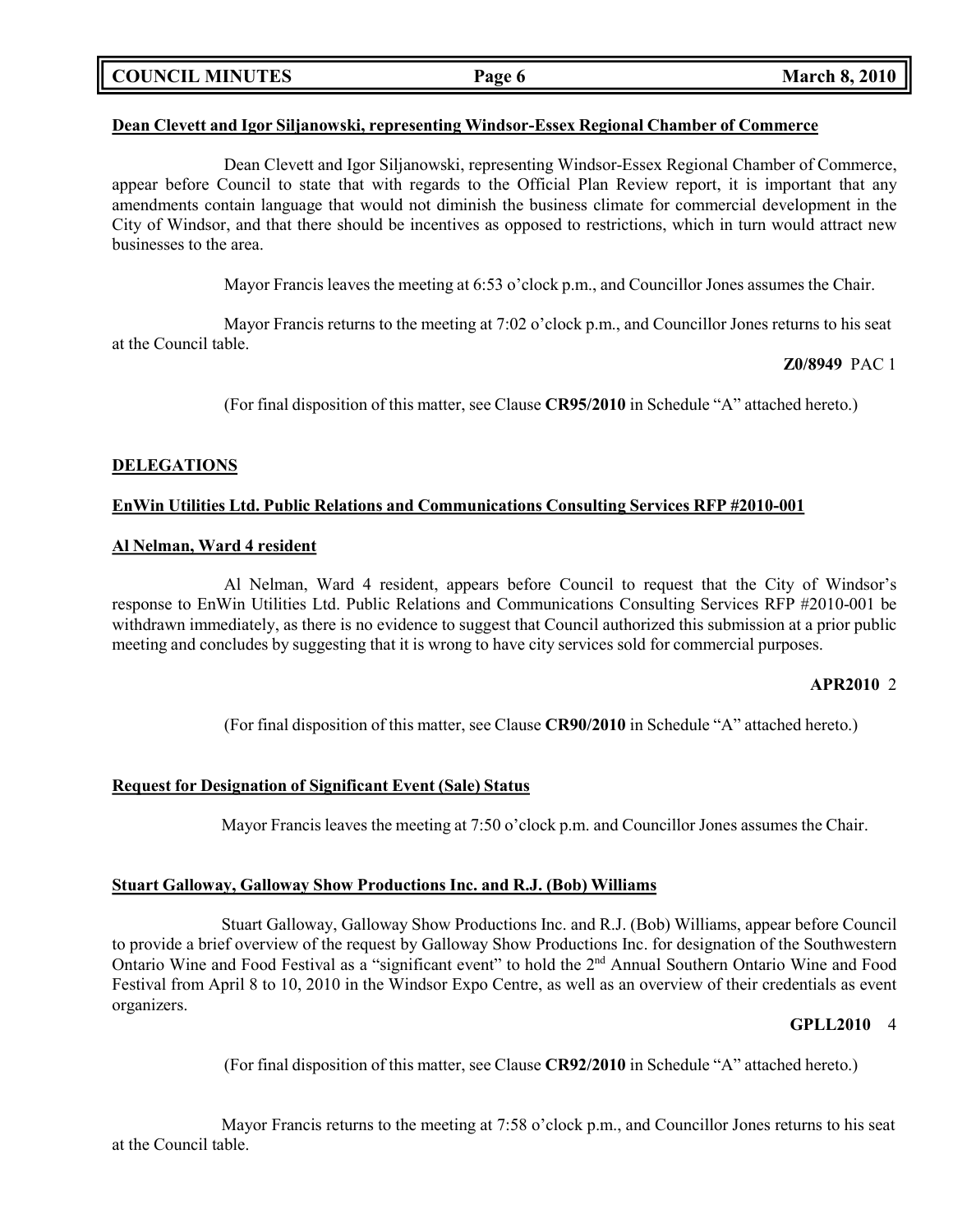|  | <b>COUNCIL MINUTES</b> |
|--|------------------------|
|--|------------------------|

# **Regular Business Items (for final disposition of these matters see Schedule "A" attached)**

Nil.

# **Consideration of Committee Reports**

|                           | Consideration of Committee response                                                                                                                                                                                                                                                           |
|---------------------------|-----------------------------------------------------------------------------------------------------------------------------------------------------------------------------------------------------------------------------------------------------------------------------------------------|
| M84-2010<br>as presented. | Moved by Councillor Jones, seconded by Councillor Valentinis,<br>That the Report of the special In-camera meeting held March 8, 2010, BE ADOPTED                                                                                                                                              |
|                           | Carried.<br>ACO2010                                                                                                                                                                                                                                                                           |
| M85-2010                  | Moved by Councillor Hatfield, seconded by Councillor Jones,<br>That Report No. 277 of the Windsor Heritage Committee of its meeting held<br>February 10, 2010, BE ADOPTED as presented.<br>Carried.<br>Councillor Lewenza was absent from the meeting when the vote was taken on this matter. |
|                           | MB2010                                                                                                                                                                                                                                                                                        |
| M86-2010                  | Moved by Councillor Hatfield, seconded by Councillor Jones,<br>That Report No. 278 of the Windsor Heritage Committee of its meeting held<br>February 10, 2010, BE ADOPTED as presented.<br>Carried.                                                                                           |
|                           | Councillor Lewenza was absent from the meeting when the vote was taken on this matter.                                                                                                                                                                                                        |
|                           | MB2010                                                                                                                                                                                                                                                                                        |
| M87-2010                  | Moved by Councillor Hatfield, seconded by Councillor Jones,<br>That Report No. 279 of the Windsor Heritage Committee of its meeting held<br>February 10, 2010, BE ADOPTED as presented.<br>Carried.                                                                                           |
|                           | Councillor Lewenza was absent from the meeting when the vote was taken on this matter.                                                                                                                                                                                                        |
|                           | MB2010                                                                                                                                                                                                                                                                                        |
| <b>By-laws</b>            |                                                                                                                                                                                                                                                                                               |
| first and second time:    | Moved by Councillor Brister, seconded by Councillor Dilkens,<br>That the following By-laws No. 43-2010 through 45-2010 (inclusive), be introduced and read a                                                                                                                                  |
| 43-2010                   | "A BY-LAW TO FURTHER AMEND ZONING BY-LAW NUMBER 8600"                                                                                                                                                                                                                                         |
| 44-2010                   | "A BY-LAW TO APPOINT PROVINCIAL OFFENCES OFFICERS"                                                                                                                                                                                                                                            |
|                           | 45.2010 . "A DV LAW TO CONFIDM THE DROCEEDINGS OF THE COUNCIL OF THE                                                                                                                                                                                                                          |

45-2010 "A BY-LAW TO CONFIRM THE PROCEEDINGS OF THE COUNCIL OF THE CORPORATION OF THE CITY OF WINDSOR AT ITS MEETING HELD ON THE EIGHTH DAY OF MARCH, 2010"

Carried.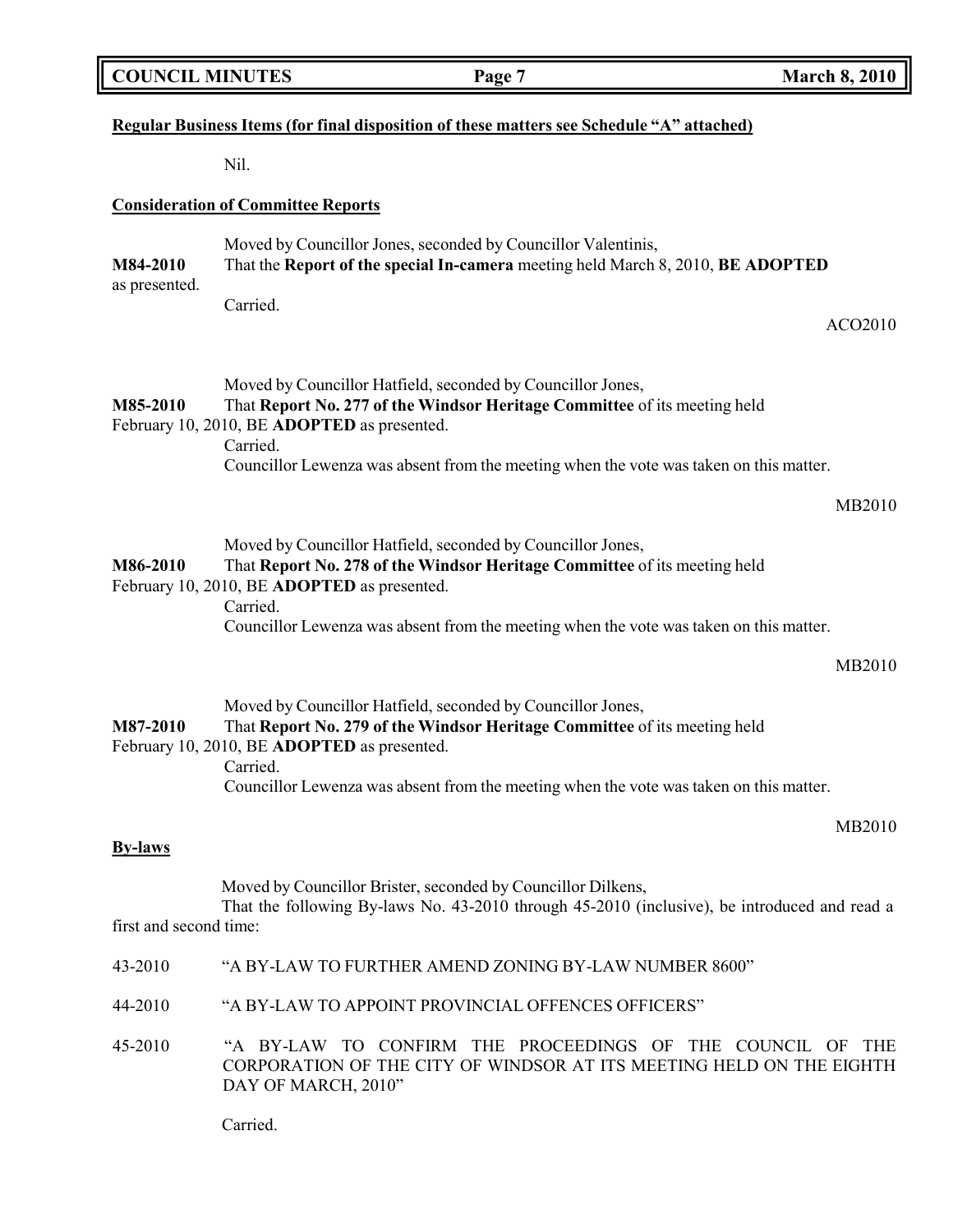| <b>COUNCIL</b><br><b>MINUTES</b> | Page 8 | 2010<br>March<br>8.1 |
|----------------------------------|--------|----------------------|
|                                  |        |                      |

Moved by Councillor Gignac, seconded by Councillor Halberstadt,

That the Committee of the Whole does now rise and report to Council respecting the business items considered by the Committee:

- **1) Communication Items (as amended)**
- **2) Consent Agenda (as amended)**
- **3) Items Deferred**
- **Items Referred**
- **4) Consideration of the Balance of Business Items (see Schedule "A")**
- **5) Committee Reports (as presented)**
- **6) By-laws given first and second readings (as presented)**

Carried.

#### **Notices of Motion**

Moved by Councillor Halberstadt, seconded by Councillor Jones,

**M83-2010** That City Council **ESTABLISH**, through Council Services, an attendance tracking system for City Councillors, posted on the City website, recording month-to-month attendances and absences, starting on March 8, 2010, for Council meetings, In-Camera meetings, Budget Meetings, Advisory Committees, Agencies and Board meetings, with a notice protocol for Councillors to indicate the reason for absences, including conflicts with any other City-related meetings or obligations. Absences at special meetings and budget meetings when seven days' notice is not provided will also be exempt. A link to minutes of full Council meetings, starting in March 2010, will also be provided on the website, indicating absences from Council votes.

Carried.

ACO2010

#### **New Notices of Motions**

None presented.

### **Third Reading of By-laws**

Moved by Councillor Hatfield, seconded by Councillor Jones,

That the following By-laws No. 43-2010 through 45-2010 (inclusive), having been read a first and second time be now read a third time and finally passed and that the Mayor and Clerk **BE AUTHORIZED** to sign and seal the same notwithstanding any contrary provision of the Council.

Carried.

#### **Petitions**

None presented.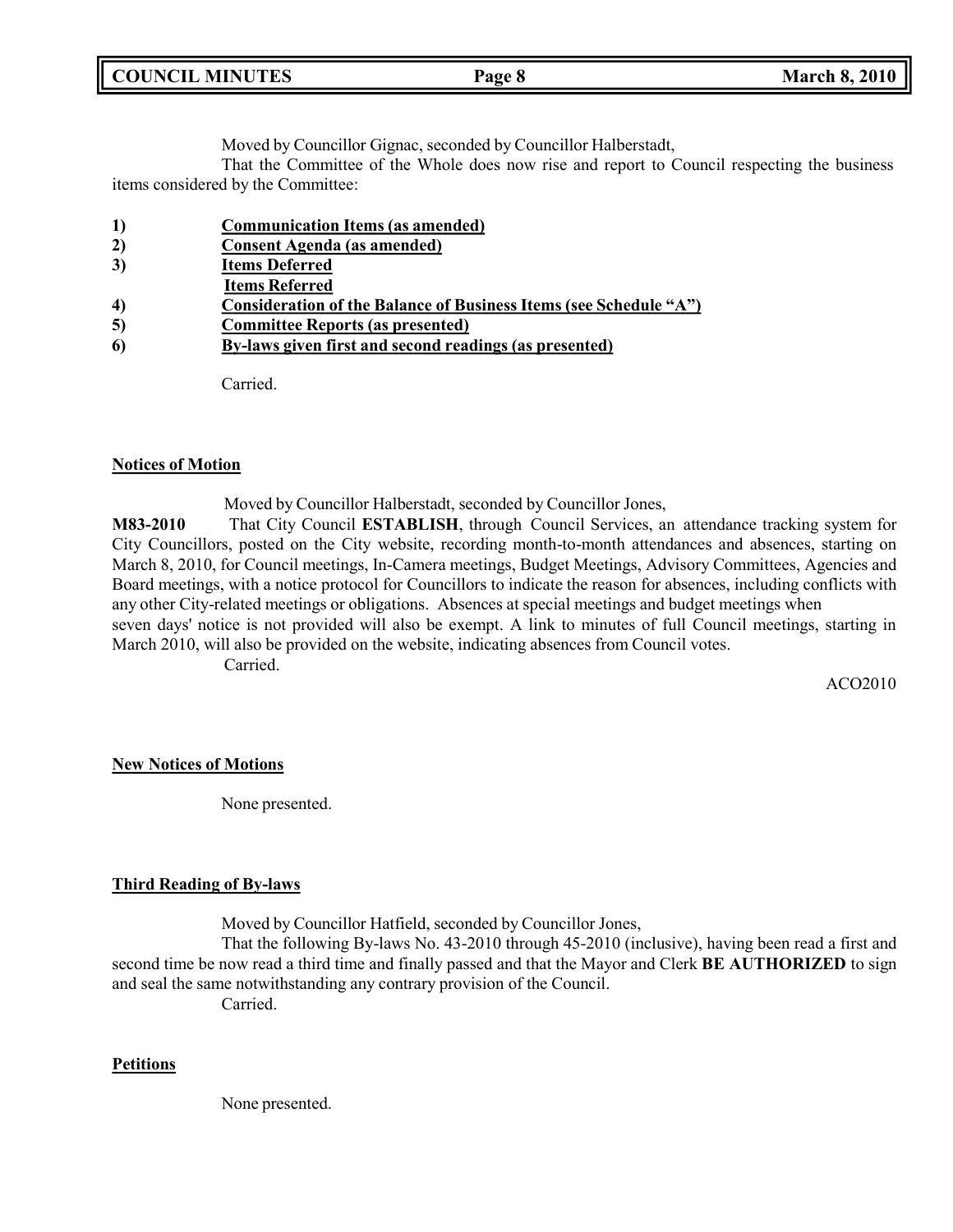### **Council Questions**

Moved by Councillor Brister, seconded by Councillor Valentinis, **M88-2010** That the Council Questions arising from the previous meeting of Council and listed by the Clerk **BE NOW CONSIDERED** for purposes of discussion, and further, that the Administration **BE DIRECTED** to proceed with the necessary actions to respond to the Council Questions consistent with Council's instructions. Carried.

Councillor Lewenza was absent from the meeting when the vote was taken on this matter.

#### ACOQ2010

#### **Adjournment**

Moved by Councillor Brister, seconded by Councillor Dilkens, That this Council meeting stand adjourned until the next regular meeting of Council or at the call

of the Mayor.

Carried.

Accordingly, the meeting is adjourned at 8:35 o'clock p.m.

**MAYOR**

### **CITY CLERK**

### **THIS IS A DRAFT COPY**

## **DEPUTY CITY CLERK/SENIOR MANAGER OF COUNCIL SERVICES**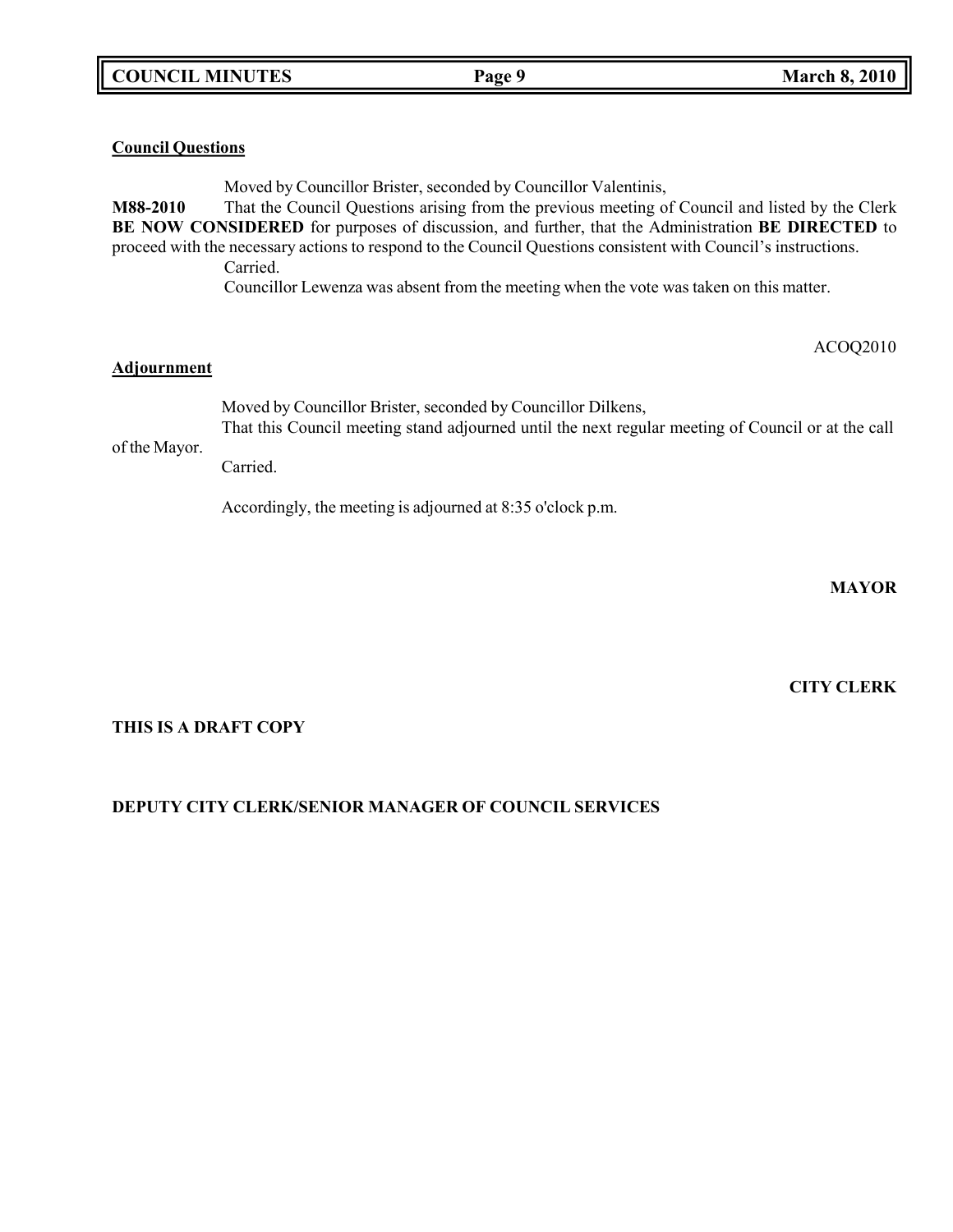# **COUNCIL MINUTES Page 10 March 8, 2010**

Hatfield Jones

CR89/2010

That the report of the City Planner dated January 11, 2010 entitled "Response to CQ107-2009 – 3945 Matchette Road" **BE RECEIVED** for information.

Carried.

Councillor Lewenza was absent from the meeting when the vote was taken on this matter.

Report Number **14496 ZS/10093 C1**

Internal Distribution Planning [Don Wilson] City Planner City Solicitor Chief Building Official Council Secetariat- re Council Question

Hatfield Dilkens

CR90/2010

That the report of the City Clerk dated February 17, 2010, regarding the City response to EnWin Utilities Ltd. Public Relations and Communications Consulting Services RFP # 2010-001 **BE RECEIVED FOR INFORMATION**.

Carried. Councillor Halberstadt voting nay.

Report Number **14543 APR2010 2**

Internal Distribution Communications[Gordon Orr] City Clerk

Hatfield Jones

CR91/2010

That the request made by the Ontario Association of Architects (OAA) for a sponsorship in the amount of \$1,500 for the OAA Annual Conference at Caesars Windsor from May 5<sup>th</sup> - 8<sup>th</sup>, 2010, **BE APPROVED** to **BE FUNDED** from Capital Project 7045003.

Carried.

Councillor Lewenza was absent from the meeting when the vote was taken on this matter.

Report Number **14544 APR2010 C3**

**Internal Distribution** Planning [Noushy Tavassoli] City Solicitor City Planner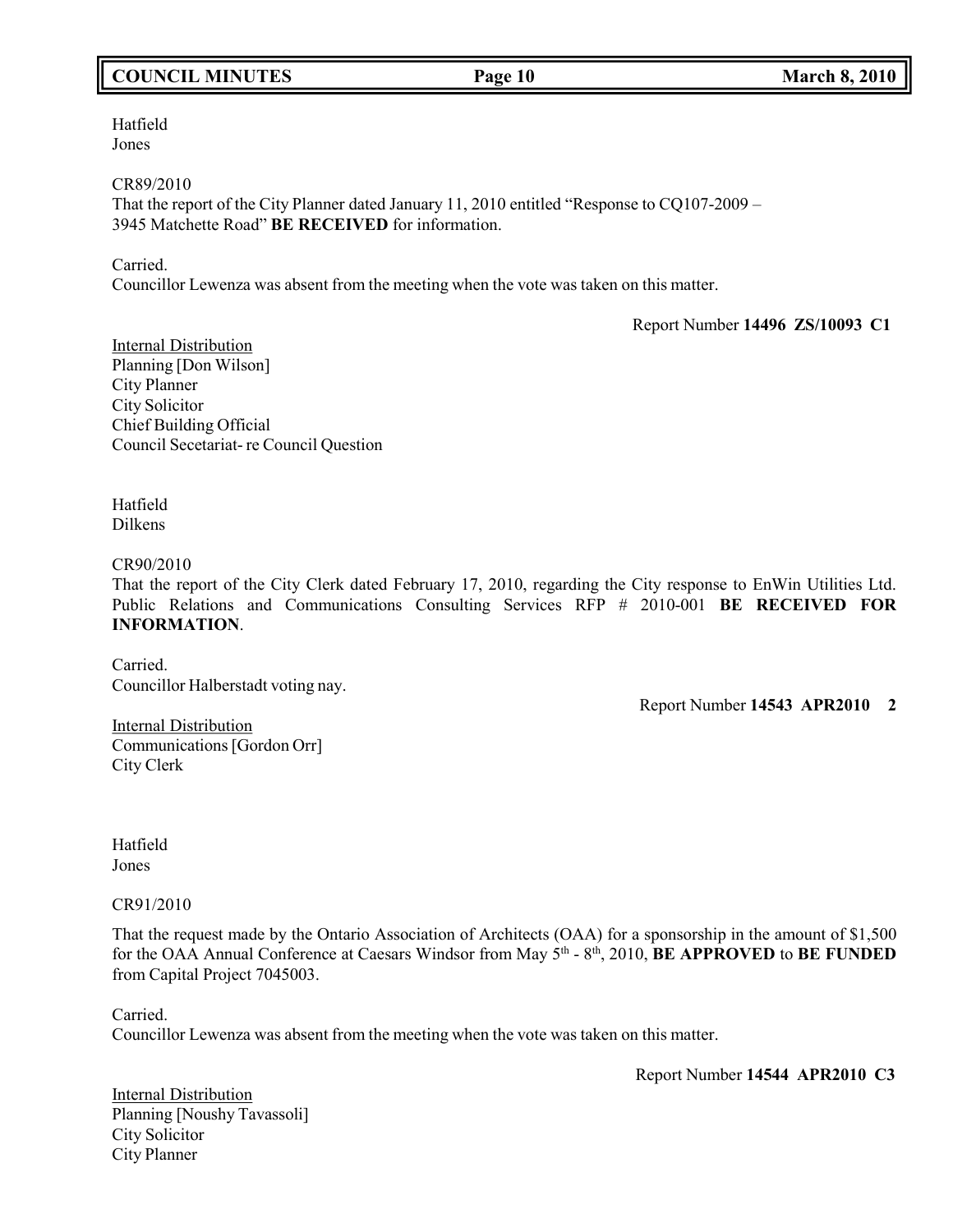Marra Dilkens

#### CR92/2010

That the request by Galloway Show Productions Inc. for designation of the Southern Ontario Wine and Food Festival as a "Significant Event" **BE APPROVED,** subject to the owners of the building to submitting a report from a qualified engineer regarding the Building Code/Fire Code upgrades required for the new occupancy to the satisfaction of the Chief Building Official, and further, that all necessary permits (e.g. Change of Use, Building) be obtained prior to April 8 to 10, 2010 event.

Carried.

Mayor Francis discloses an interest and abstains from voting on this matter.

Report Number **14553 GPLL2010 4**

Internal Distribution Licensing and Enforcement [Michael Chantler] Deputy Licence Commissioner City Clerk & Licence Commissioner Chief Building Official

Hatfield Jones

CR93/2010

**THAT** Council receive **FOR INFORMATION** the Delegation of Authority Status Report for the second half of 2009 (July 1, 2009 – December 31, 2009); and

**THAT** Council **DELEGATE** to the Chief Administrative Officer and staff, the administrative task of updating the Delegation of Authority report template and notification pages for items included under delegated authority.

Carried.

Councillor Lewenza was absent from the meeting when the vote was taken on this matter. Councillors Brister and Marra disclose an interest and abstain from voting on this matter.

Report Number **14526 AS/7748 C5**

**Internal Distribution** Chief Administrative Office [Diane Ryan] Chief Administrative Officer

Hatfield Jones

CR94/2010

**I.** That the following low tender **BE ACCEPTED:**

| <b>TENDERER:</b>           | M. R. Dunn Contracting Ltd.       |  |
|----------------------------|-----------------------------------|--|
|                            | R.R. #1, 485 Little Baseline Road |  |
|                            | <b>Tecumseh, Ontario N8N 2L9</b>  |  |
| <b>TENDER NO.:</b>         | $04-10$                           |  |
| <b>TOTAL TENDER PRICE:</b> | \$6,426,000.00 (excluding GST)    |  |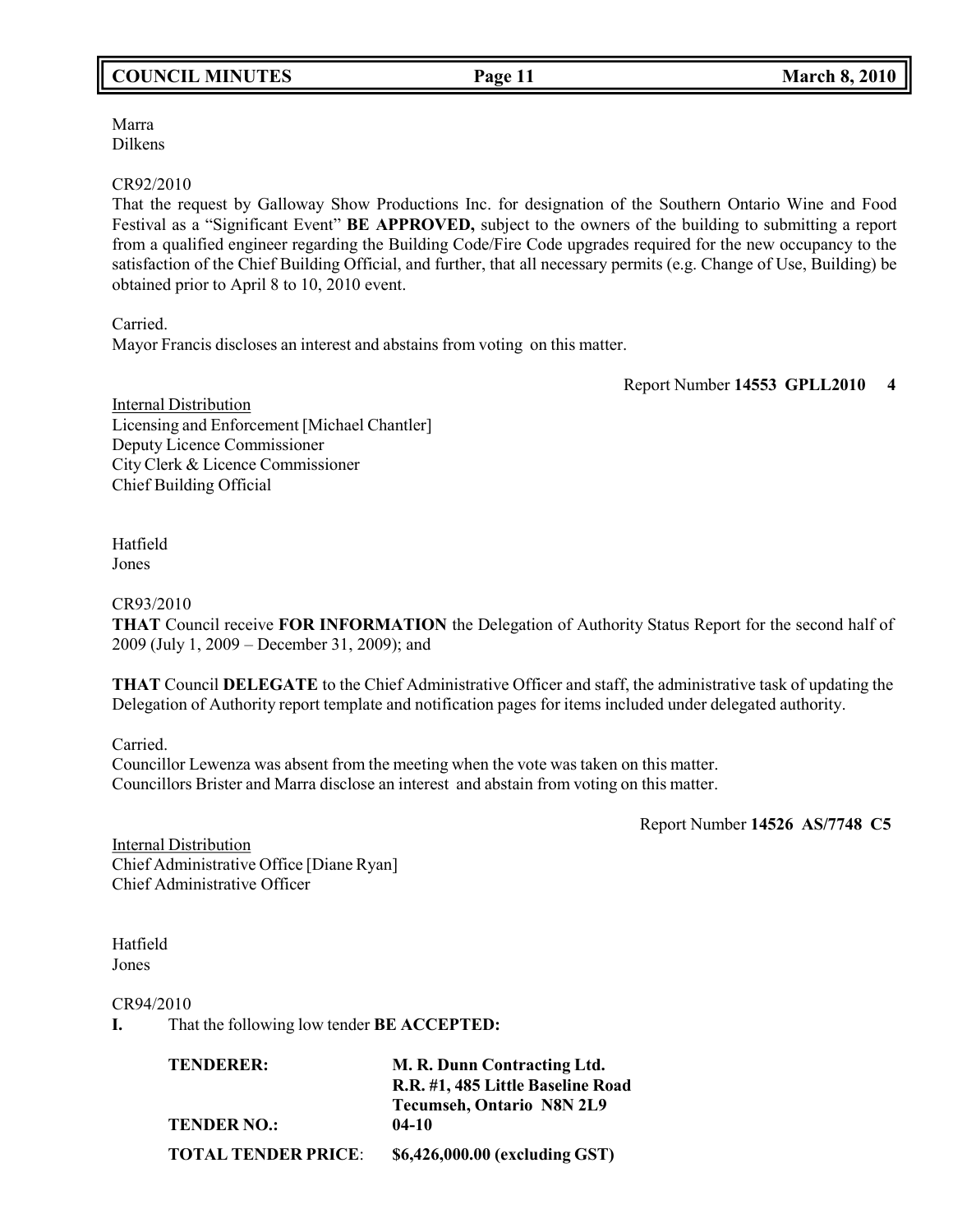and that the Chief Administrative Officer and City Clerk **BE AUTHORIZED** to sign a contract with the low tenderer, satisfactory in technical content to the City Engineer, in financial content to the City Treasurer, and in form to the City Solicitor; and

**II.** That **APPROVAL BE GIVEN** to undertake an expenditure of \$7,253,300 (excluding GST), for the construction of the Proposed Parallel Taxiway H at the Windsor International Airport to be funded from Project ID# 7092015 (Proposed Parallel Taxiway H); and

### **Account to be Charged: 007-5410-1790-30720-7092015**

**III.** That **APROVAL BE GIVEN** to transfer \$253,300 from Project ID#7095000 (Capital Contingency – ISF/RiNC) to Project ID#7092015.

Carried.

Councillor Lewenza was absent from the meeting when the vote was taken on this matter.

Report Number **14541 APM/10599 C6**

**Internal Distribution** Public Works [Tiffany Pocock**]** City Engineer Manager of Purchasing and Risk Management Chief Financial Officer/City Treasurer City Solicitor

Hatfield Dilkens

CR95/2010

That the Lands Needs Analysis Report and the Commercial Land Use Policy Report **BE RECEIVED IN PRINCIPLE**.

Carried.

Report Number **14446 ZO/8949 PAC 1**

**Internal Distribution** City Planner Manager of Development Chief Building Official City Engineer City Solicitor Zoning Clerk - Council Services Licence Commissioner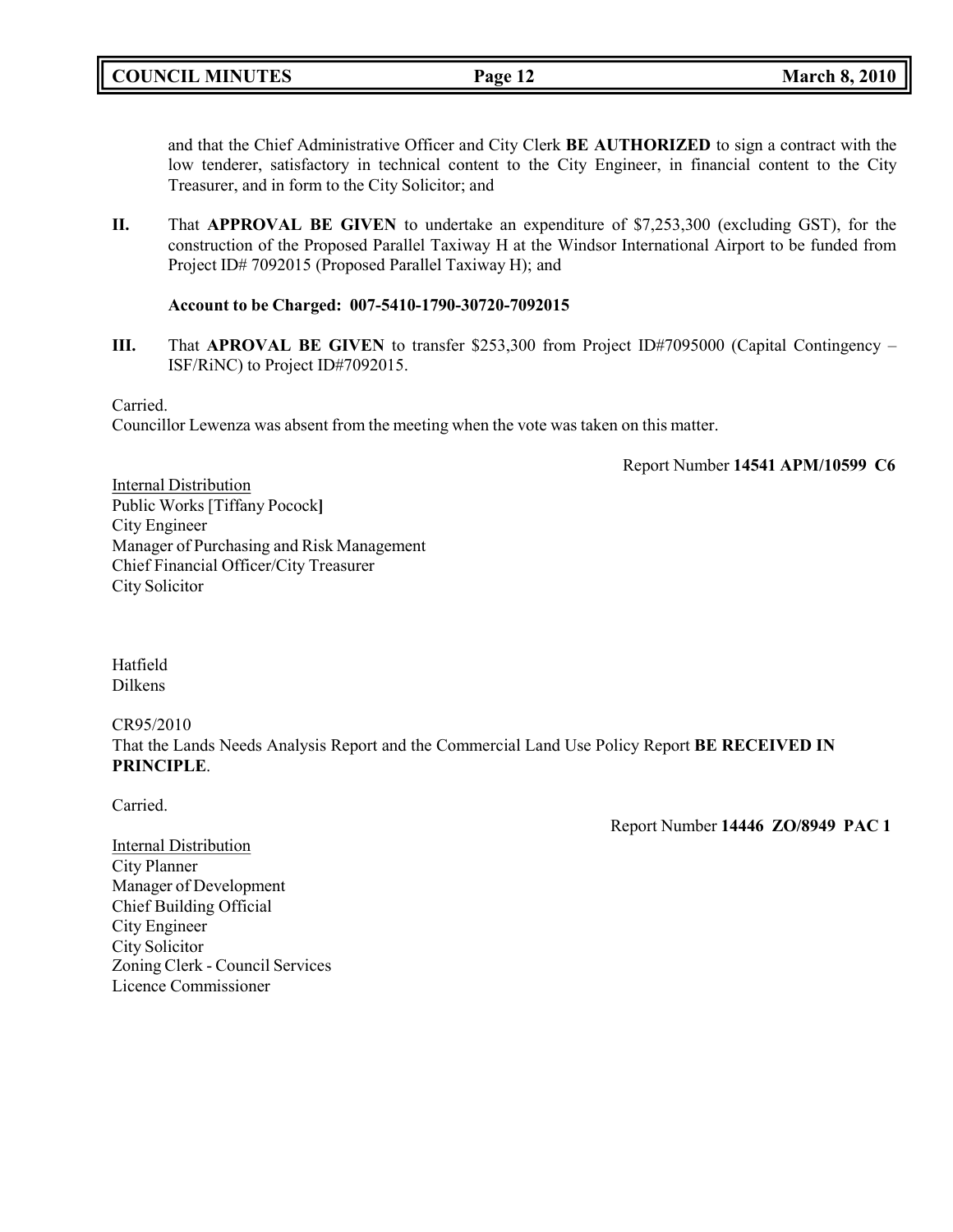**COUNCIL MINUTES Page 13 March 8, 2010**

ADOPTED by Council at its meeting held March 8, 2010 [**M84-2010**] VC/bm

# **SPECIAL MEETING OF COUNCIL – IN CAMERA March 8, 2010**

**Meeting called to order at: 3:33 p.m.**

## **Members in Attendance:**

Mayor E. Francis Councillor D. Brister Councillor D. Dilkens Councillor R. Jones Councillor A. Halberstadt Councillor F. Valentinis (arrives at 3:34 p.m.) Councillor K. Lewenza (arrives at 3:34 p.m.) Councillor B. Marra Councillor P. Hatfield Councillor J. Gignac

## **Members Absent**

Councillor C. Postma

### **Also in attendance:**

H. Reidel, Chief Administrative Officer

- R. Warsh, Community Development and Health Commissioner (arrives at 3:34 p.m.)
- M. Sonego, City Engineer (arrives at 3:36 p.m.)
- G. Wilkki, City Solicitor

V. Critchley, City Clerk

O. Colucci, Chief Financial Officer

W. Vendrasco, Senior Legal Counsel (Item 3)

V. Mihalo, Executive Director of Human Resources (Item 4)

# **Verbal Motion is presented by Councillor Gignac, seconded by Councillor Brister, to move in Camera for discussion of the following item(s), adding Items 6 and 7:**

| 0. | <b>Subject</b>                                                             | $\mathbf{h}$ – Pursuant to Municipal Act,<br>2001, as amended |
|----|----------------------------------------------------------------------------|---------------------------------------------------------------|
|    | ty matter – sale of land                                                   | 239(2)(c)                                                     |
|    | matter – purchase of<br>land<br>ty<br><b>Walker/Wyandotte improvements</b> | $-$ 239(2)(c)                                                 |
|    | Property matter – OMB appeal                                               | 239(2)(e)                                                     |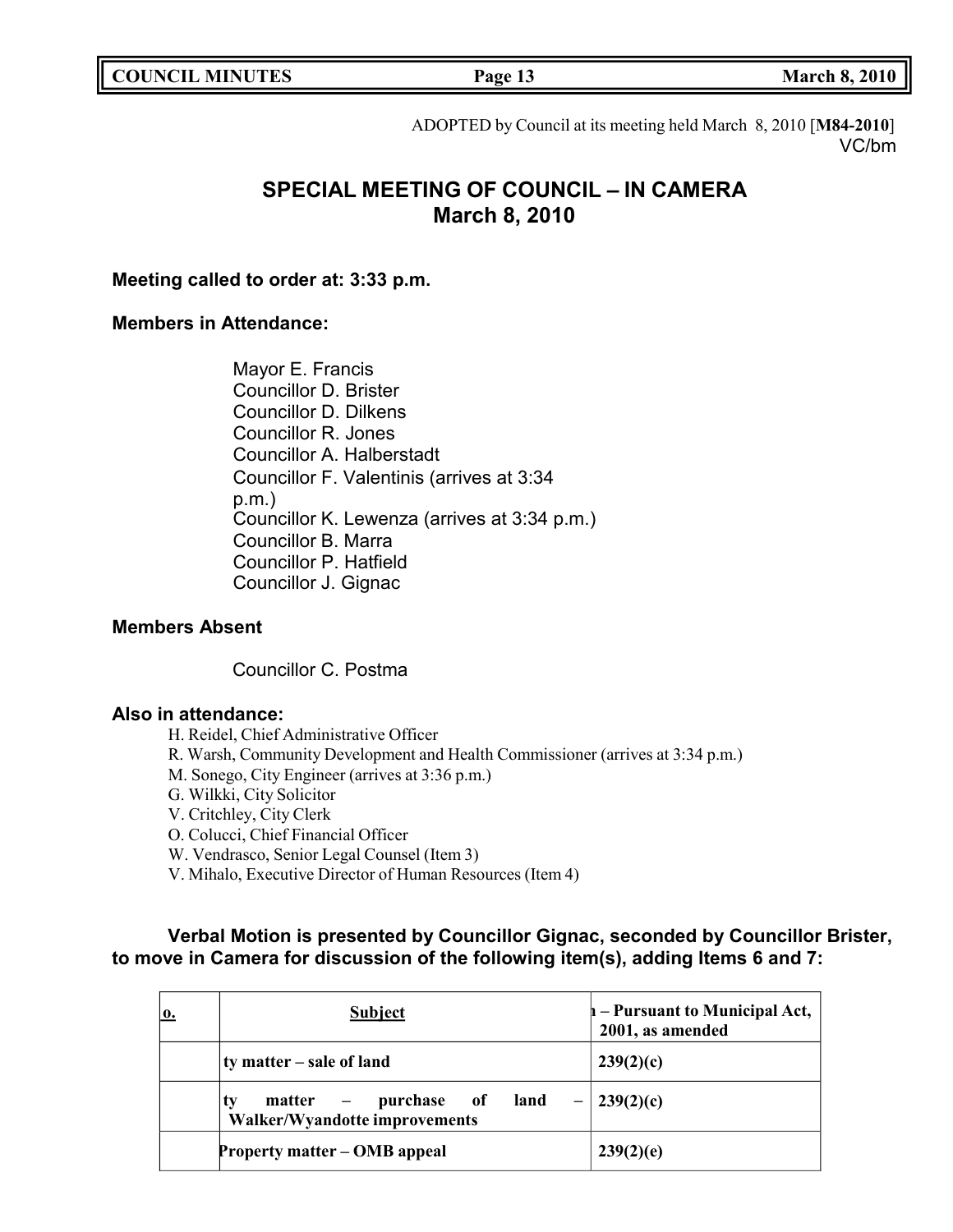| al Matter – about an identifiable individual | 239(2)(b)                      |
|----------------------------------------------|--------------------------------|
| t Update – update on Legal matters           | $239(2)(a)$ , (c), (e) and (f) |
| Matter – update on Capitol Theatre – ADDED   | 239(2)(e)                      |
| Matter – update - ADDED                      | 239(2)(e)                      |

# **Motion Carried.**

# **Declarations of Pecuniary Interest:**

None declared

**Discussion on the items of business. (Items 1, 2, 3, 4, 7, 6 and 5)**

**Verbal Motion is presented by Councillor Brister, seconded by Councillor Valentinis,**

**to move back into public session.**

**Motion Carried.**

# **Moved by Councillor Jones, seconded by Councillor Dilkens, THAT the Clerk BE DIRECTED to transmit the recommendation(s) contained in the report(s) discussed at the In-Camera Council Meeting held March 8, 2010 directly to Council for consideration at the next Regular Meeting.**

1. That the recommendation contained in the in-camera report from the Property Coordinator, Property Supervisor, City Solicitor and Chief Financial Officer and City Treasurer respecting a property matter – sale of land **BE APPROVED**.

# **Councillors Valentinis, Marra and Lewenza absent for vote.**

2. That the recommendation contained in the in-camera report from the Property Coordinator, Property Supervisor, City Solicitor and Chief Financial Officer and City Treasurer respecting a property matter – purchase of land for Walker/Wyandotte improvements **BE APPROVED**.

# **Councillor Marra absent for vote.**

3. That the recommendation contained in the in-camera report from Senior Legal Counsel, City Planner and City Solicitor respecting a legal matter – OMB appeal **BE APPROVED**.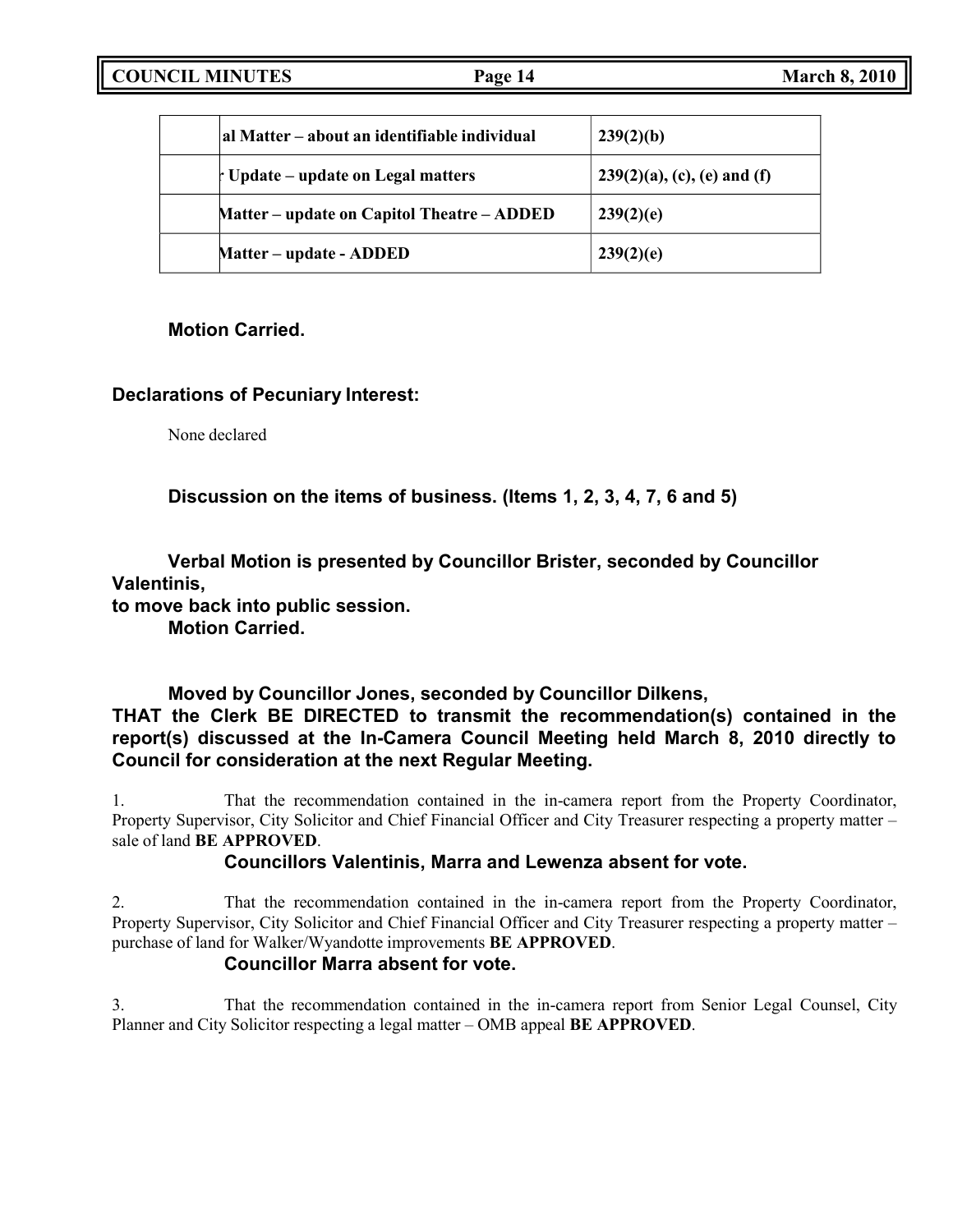**COUNCIL MINUTES Page 15 March 8, 2010**

4(a). That the confidential report from the Executive Director of Human Resources, City Clerk and Licence Commissioner and City Solicitor respecting a personal matter about an identifiable individual **BE RECEIVED**, and that Administration **BE AUTHORIZED** to proceed on the verbal direction of Council. **Councillors Brister, Gignac and Valentinis voting nay.**

# 4(b). That City Council **REQUEST** a joint meeting with the Audit Committee.

5. That the verbal update respecting the border issue **BE RECEIVED FOR INFORMATION**.

6. That the confidential verbal report on a legal matter regarding the Capitol Theatre **BE RECEIVED** and Administration **PROCEED** on the verbal direction of Council.

## **Councillor Marra absent for vote.**

7. That the verbal report regarding a legal matter **BE RECEIVED**. **Councillor Marra absent for vote.**

### **Motion Carried.**

**Moved by Councillor Valentinis, seconded by Councillor Jones, That the special meeting of council held March 8, 2010 BE ADJOURNED. (Time: 4:56 p.m.)**

**Motion Carried.**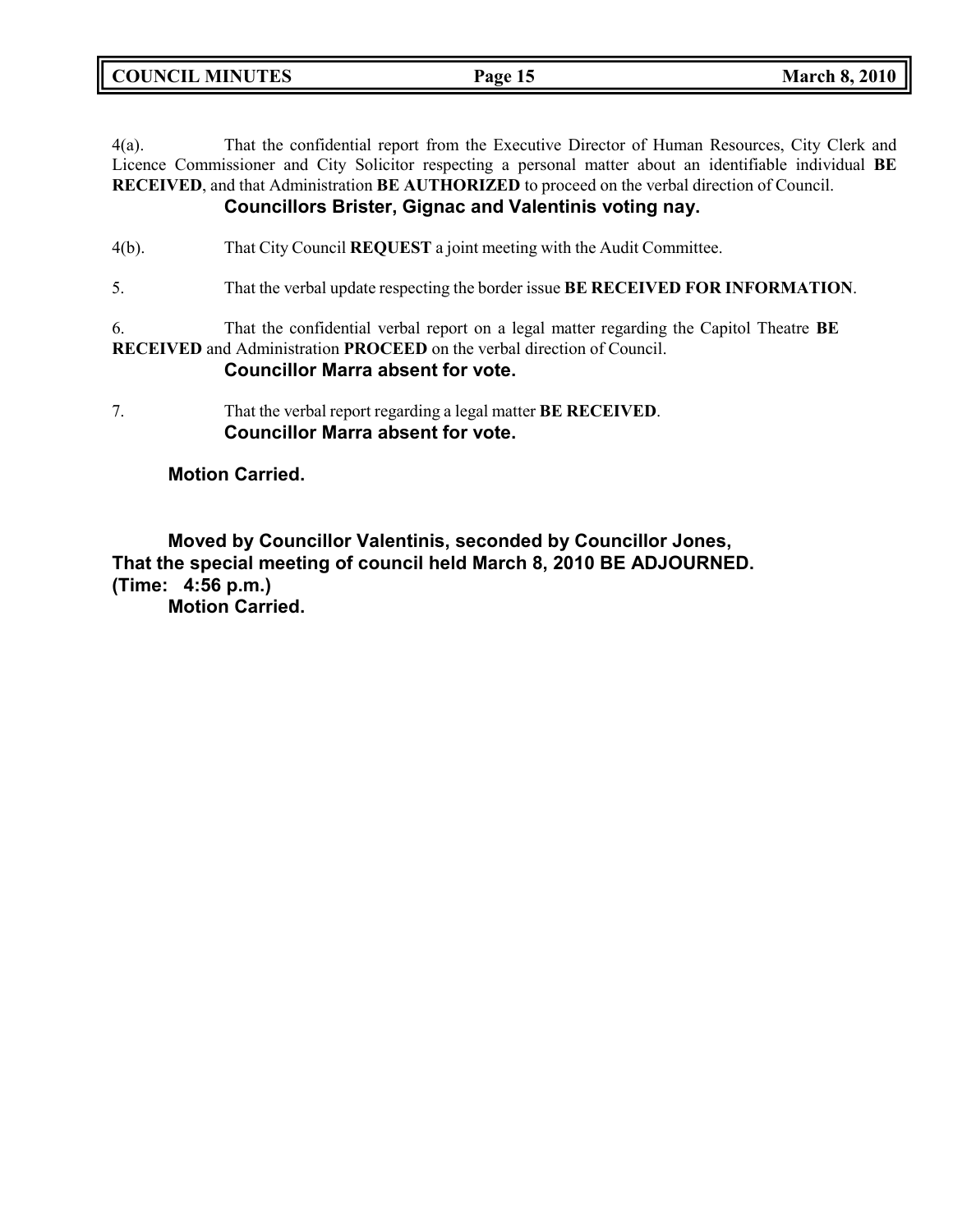ADOPTED by Council at its meeting held March 8, 2010 [**M85-2010**] KK Windsor, Ontario March 8, 2010

**REPORT NO. 277** of the **Windsor Heritage Committee** at its meeting held February 10, 2010 5:30 o'clock p.m. Meeting Room 405, 400 City Hall Square East

Present: Robin Easterbrook, Chair Councillor Percy Hatfield Councillor Fulvio Valentinis Tony Amato Lynn Raeburn Baker Gudrin Bildfell Dr. Paul DeMarco Andrew Foot Janis Marchand Jeffrey Mellow Noreen Slack

Your Committee submits the following recommendation:

That the proposal by the Roman Catholic Diocese of London, to replace the sculpture inset at the front steps with stone matching the existing, at Our Lady of the Rosary Church, 2879 Riverside Drive East **BE APPROVED**, as a permitted modification to the property designated under provisions of Part IV of the *Ontario Heritage Act,* and further, that **APPROVAL BE GIVEN** to allow the Diocese to move the sculpture to another church location.

# NOTE**: The Report of the Heritage Planner dated February 2, 2010 is** *attached* **as background information.**

**CHAIR** 

COMMITTEE COORDINATOR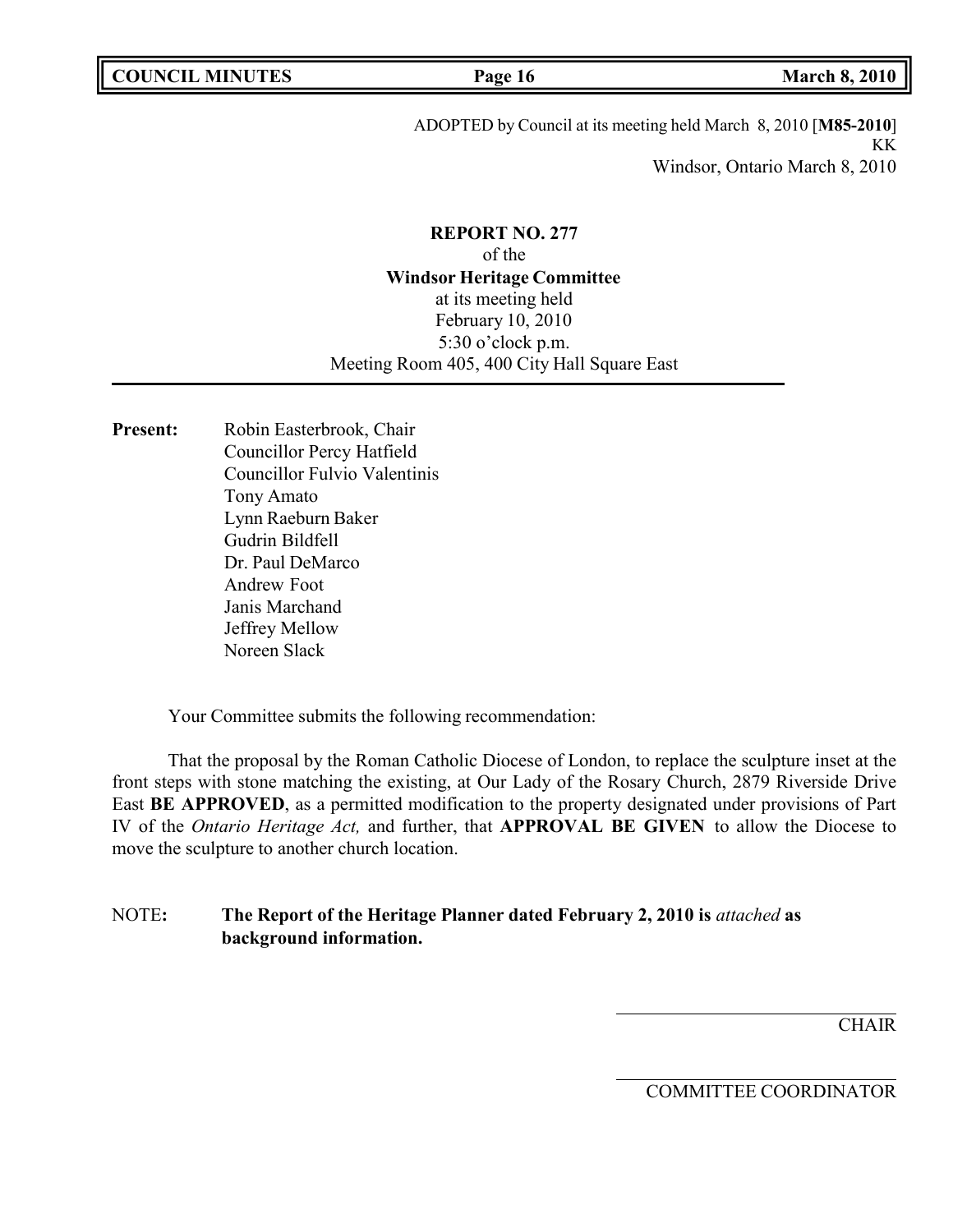ADOPTED by Council at its meeting held March 8, 2010 [**M86-2010**] KK Windsor, Ontario March 8, 2010

**REPORT NO. 278** of the **Windsor Heritage Committee** at its meeting held February 10, 2010 5:30 o'clock p.m. Meeting Room 405, 400 City Hall Square East

Present: Robin Easterbrook, Chair Councillor Percy Hatfield Councillor Fulvio Valentinis Tony Amato Lynn Raeburn Baker Gudrin Bildfell Dr. Paul DeMarco Andrew Foot Janis Marchand Jeffrey Mellow Noreen Slack

Your Committee submits the following recommendation:

That the proposal by St. John's Anglican Church to construct a handicap ramp at a secondary entrance, at 3305 Sandwich Street, known as St. John's Anglican Church and Cemetery, **BE APPROVED** subject to the condition that it be coated with a colour and texture similar to the cemetery fence, as a permitted modification to the property designated under provisions of Part IV of the *Ontario Heritage Act*, and further, that the cost of the stain **BE DONATED** by Dr. Paul DeMarco in exchange for a tax receipt and that the Heritage Planner assist with the selection of the colour of the stain.

NOTE**: The Report of the Heritage Planner dated February 3, 2010 is** *attached* **as background information.**

**CHAIR** 

COMMITTEE COORDINATOR